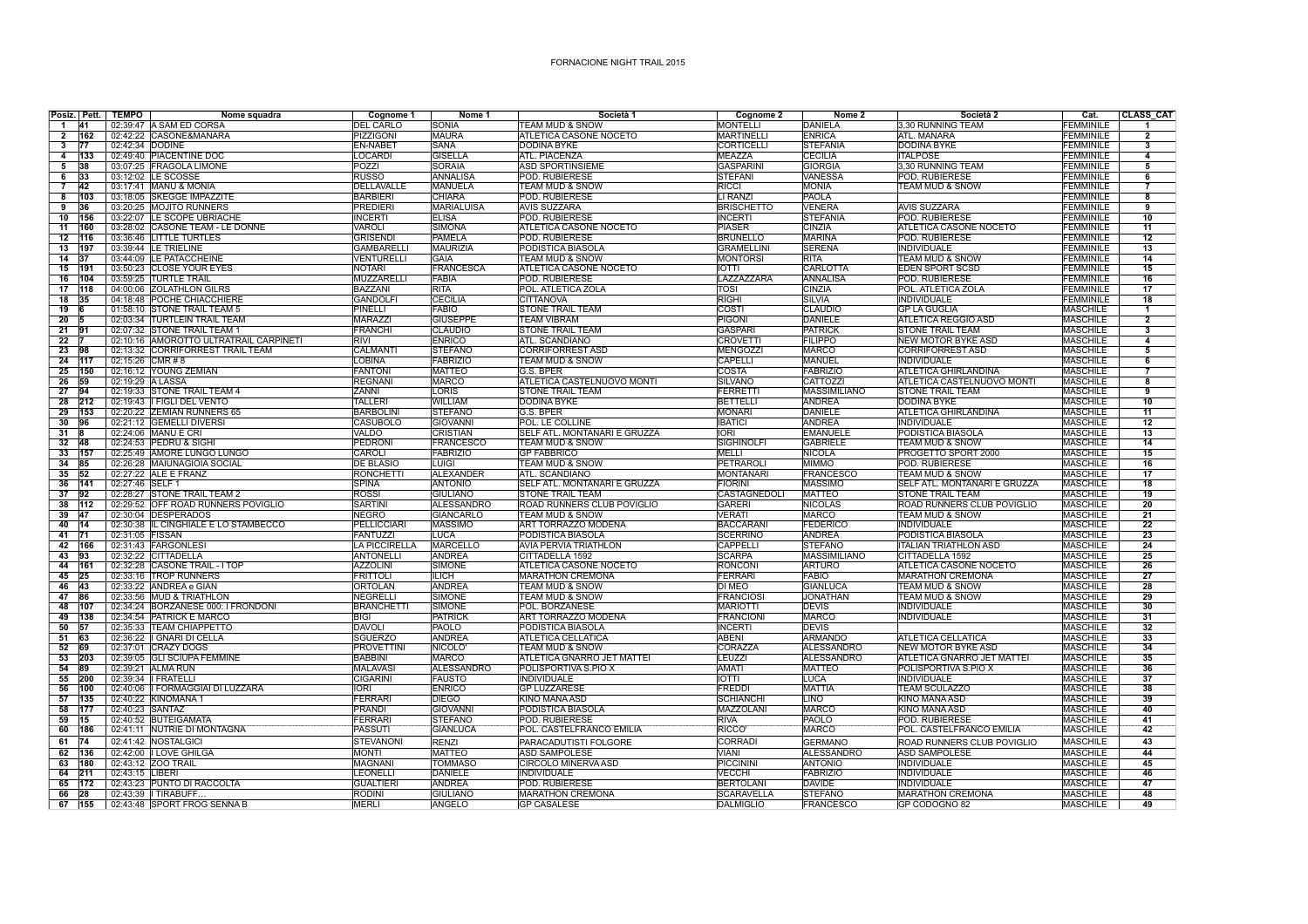## FORNACIONE NIGHT TRAIL 2015

| 68<br>164              |                  | 02:44:20 MARAMEO                                                            | <b>CRESPI</b>                   | <b>MARCO</b>                  | <b>GP LA GUGLIA</b>                             | <b>BORGHI</b>                     | ROMEO                            | <b>INDIVIDUALE</b>                                | <b>MASCHILE</b>                    | 50              |
|------------------------|------------------|-----------------------------------------------------------------------------|---------------------------------|-------------------------------|-------------------------------------------------|-----------------------------------|----------------------------------|---------------------------------------------------|------------------------------------|-----------------|
| 69<br>169              |                  | 02:44:36 CICLISTA FATTI DA PARTE                                            | <b>VERGNANI</b>                 | <b>MARCO</b>                  | POD. CAVRIAGO                                   | <b>FARINI</b>                     | <b>FEDERICO</b>                  | POD. CAVRIAGO                                     | <b>MASCHILE</b>                    | 51              |
| 70<br>119              |                  | 02:45:51 SFORMIDABILI                                                       | <b>CORSINI</b>                  | <b>SIMONE</b>                 | <b>EDEN SPORT SCSD</b>                          | CASELLI                           | FABIO                            | <b>EDEN SPORT SCSD</b>                            | <b>MASCHILE</b>                    | $\overline{52}$ |
| 190<br>71              |                  | 02:47:08 OLIMPIA NUOVA RUNNING                                              | <b>DOMINICI</b>                 | <b>DOMINICI</b>               | OLIMPIA NUOVA RUNNING                           | <b>SUZZI</b>                      | CLAUDIO                          | OLIMPIA NUOVA RUNNING                             | <b>MASCHILE</b>                    | 53              |
| 72<br>127              |                  | 02:47:25 PIFFERI E TOLLARI                                                  | PIFFERI                         | <b>GIULIANO</b>               | POD. RUBIERESE                                  | <b>TOLLARI</b>                    | <b>ALESSANDRO</b>                | POD. RUBIERESE                                    | <b>MASCHILE</b>                    | 54              |
| 125<br>73              | 02:47:33 X-CER   |                                                                             | <b>PUGNAGHI</b>                 | PAOLO                         | 3,30 RUNNING TEAM                               | <b>MARGIN</b>                     | <b>LORENZO</b>                   | POD. RUBIERESE                                    | <b>MASCHILE</b>                    | 55              |
| 74<br>163              | 02:49:50 TWINS   |                                                                             | <b>SAZZI</b>                    | <b>DORVAN</b>                 | POD. RUBIERESE                                  | <b>INCERTI</b>                    | PETER                            | ATL. SCANDIANO                                    | <b>MASCHILE</b>                    | 56              |
| 75<br>201              |                  | 02:50:42 RUN DAGI                                                           | <b>UGOLOTTI</b>                 | <b>MARCO</b>                  | A.S.D. MONTICELLI TERME                         | PANETTA                           | <b>GIUSEPPE</b>                  | POL. MADONNINA                                    | <b>MASCHILE</b>                    | $\overline{57}$ |
| 76<br>109              |                  | 02:52:57 CON CALMA ARRIVIAMO                                                | <b>ZANNI</b>                    | <b>IVAN</b>                   | ATLETICA CASTELNUOVO MONTI                      | <b>ZANNI</b>                      | <b>GABRIELE</b>                  | INDIVIDUALE                                       | <b>MASCHILE</b>                    | 58              |
| 77<br>154              |                  | 02:53:07 GLI AMICI DEL FRANZ                                                | <b>GUARNIERI</b>                | <b>SILVANO</b>                | PODISTICA BIASOLA                               | PIOVANI                           | <b>MARCO</b>                     | PODISTICA BIASOLA                                 | <b>MASCHILE</b>                    | $\overline{59}$ |
| $\overline{78}$<br>175 |                  | 02:53:14 TEAM DEI BOSCHI                                                    | <b>BENEDETTI</b>                | <b>LUCA</b>                   | POD. FORMIGINESE                                | <b>BREGOL</b>                     | <b>MATTEO</b>                    | POL. MARANELLO                                    | <b>MASCHILE</b>                    | 60              |
| 79<br>132              |                  | 02:53:21 VITE DA TRAIL                                                      | LOTTI                           | <b>CLAUDIO</b>                | <b>SAN PATRIGNANO RUNNING TEAM</b>              | <b>BARBAGLI</b>                   | <b>FEDERICO</b>                  | <b>GPA SAN MARINO</b>                             | <b>MASCHILE</b>                    | 61              |
| $\overline{80}$<br>205 |                  | 02:53:29 LAST MINUTE                                                        | <b>GILIOL</b>                   | <b>MIRKO</b>                  | <b>ATL. SCANDIANO</b>                           | <b>CANTARELLI</b>                 | ANGELO                           | <b>INDIVIDUALE</b>                                | <b>MASCHILE</b>                    | 62              |
| 81<br>130              | 02:53:34 INUTILI |                                                                             | <b>ANDREA</b>                   | <b>BONGIOVANNI</b>            | <b>ATL, VIADANA</b>                             | <b>VERNIZZI</b>                   | <b>FEDERICO</b>                  | INDIVIDUALE                                       | <b>MASCHILE</b>                    | 63              |
| 82<br>184              |                  | 02:53:45 CORNO GIOVINE D                                                    | <b>PREMOL</b>                   | <b>GIULIANO</b>               | <b>GP CORNO GIOVINE</b>                         | <b>AGOLINI</b>                    | ROBRTO                           | <b>GP CASALESE</b>                                | <b>MASCHILE</b>                    | 64              |
| 83<br>159              |                  | 02:54:11 CASONE TRAIL - INSEGUITORI                                         | <b>BACCHI</b>                   | <b>GIACOMO</b>                | <b>ATLETICA CASONE NOCETO</b>                   | <b>SCHIA</b>                      | <b>LORENZO</b>                   | ATLETICA CASONE NOCETO                            | <b>MASCHILE</b>                    | 65              |
| 84<br>108              |                  | 02:54:14 QUELLI LI'                                                         | PISI                            | <b>DAVIDE</b>                 | ATL. SCANDIANO                                  | <b>BORGHI</b>                     | <b>LUCA</b>                      | ATL. SCANDIANO                                    | <b>MASCHILE</b>                    | 66              |
| 85<br>$\overline{79}$  |                  | 02:54:37   BRIGANTI                                                         | ZINI                            | PAOLO                         | <b>AC CARPINETI SCSD</b>                        | <b>CILLONI</b>                    | <b>GIOVANNI</b>                  | <b>AC CARPINETI SCSD</b>                          | <b>MASCHILE</b>                    | 67              |
| 29<br>86               | 02:55:13 WGR 1   |                                                                             | <b>ESPOSITO</b>                 | <b>ANTONIO</b>                | SELF ATL. MONTANARI E GRUZZA                    | <b>GIANNOTTI</b>                  | <b>HENRI</b>                     | <b>ATLETICA REGGIO ASD</b>                        | <b>MASCHILE</b>                    | 68              |
| 87<br>56               |                  | 02:55:14  LOLLOGALLO TEAM                                                   | <b>GALLONI</b>                  | <b>DAVIDE</b>                 | POD. RUBIERESE                                  | <b>FAGGIOLI</b>                   | <b>LORENZO</b>                   | <b>PMR 2.0</b>                                    | <b>MASCHILE</b>                    | 69              |
| 88<br>204              |                  | 02:55:32 GRUPPO PUPAZZI 1                                                   | <b>BORETTI</b>                  | <b>MARCELLO</b>               | INDIVIDUALE                                     | <b>BONI</b>                       | <b>DAVIDE</b>                    | <b>GRUPPO ALPINISTICO PUPAZZI</b>                 | <b>MASCHILE</b>                    | 70              |
| 89<br>60               |                  | 02:55:51 CACCIOLA RUNNING                                                   | <b>PEDRONI</b>                  | <b>CLAUDIO</b>                | <b>ATL, SCANDIANO</b>                           | MELEGARI                          | <b>MAURIZIO</b>                  | <b>CORRADINI RUBIERA</b>                          | <b>MASCHILE</b>                    | 71              |
| 90<br>182              |                  | 02:55:53 CORNO GIOVINE B                                                    | MAIOCCHI                        | <b>ANDREA</b>                 | <b>GP CORNO GIOVINE</b>                         | <b>LORENZETTI</b>                 | <b>CRISTIANO</b>                 | <b>GP CORNO GIOVINE</b>                           | <b>MASCHILE</b>                    | 72              |
| 151<br>91              | 02:55:55 WLF     |                                                                             | <b>ANDREOLI</b>                 | <b>FABIO</b>                  | <b>ASD SPORTINSIEME</b>                         | <b>MAMMI</b>                      | <b>FABIO</b>                     | <b>MDS</b>                                        | <b>MASCHILE</b>                    | 73              |
| 92<br>128              |                  | 02:56:57 LE COLLINE DEI FAGIOLI                                             | CARNEVALI                       | <b>LUCA</b>                   | <b>INDIVIDUALE</b>                              | <b>BELLINI</b>                    | <b>GIANCARLO</b>                 | POL. LE COLLINE                                   | <b>MASCHILE</b>                    | 74              |
| 93<br>111              |                  | 02:57:42 PSICONAUTI                                                         | <b>FERRETTI</b>                 | <b>MATTEO</b>                 | INDIVIDUALE                                     | <b>FONTANESI</b>                  | <b>NICOLA</b>                    | <b>World Running Academy</b>                      | <b>MASCHILE</b>                    | 75              |
| 94<br>193              |                  | 02:57:44  TOTALMENTE DIPENDENTE                                             | <b>FARELLA</b>                  | <b>DAVIDE</b>                 | INDIVIDUALE                                     | <b>BOLOGNA</b>                    | <b>DAVIDE</b>                    | INDIVIDUALE                                       | <b>MASCHILE</b>                    | 76              |
| $\overline{95}$<br>187 | 02:58:16 LUPI    |                                                                             | CAVACIUTI                       | <b>ANTONIO</b>                | LUPI D'APENNINO                                 | <b>FRONTINI</b>                   | <b>MARCOVIRGILIO</b>             | LUPI D'APENNINO                                   | <b>MASCHILE</b>                    | 77              |
| 96<br>146              |                  | 02:59:09 CE LI MANGIAMO TUTTI                                               | <b>BEDOTTI</b>                  | PAOLO                         | <b>GP TANETO</b>                                | <b>GARAVALDI</b>                  | ANGELO                           | <b>GP TANETO</b>                                  | <b>MASCHILE</b>                    | 78              |
| 97<br>147              |                  | 02:59:09 FRATELLI DIVERSI                                                   | PIOLI                           | <b>MAURO</b>                  | <b>GP TANETO</b>                                | PIOLI                             | <b>STEFANO</b>                   | <b>GP TANETO</b>                                  | <b>MASCHILE</b>                    | 79              |
| 98<br>137              |                  | 02:59:26 LUPO LI LUPO LA                                                    | <b>DONDI</b>                    | <b>ROBERTO</b>                | POL. NONANTOLA                                  | <b>BELLUCCI</b>                   | LAURO                            | POL. MADONNINA                                    | <b>MASCHILE</b>                    | 80              |
| 99<br>53               |                  | 02:59:39 ART TORRAZZO MODENA                                                | <b>MANTOVI</b>                  | <b>LORENZO</b>                | <b>ART TORRAZZO MODENA</b>                      | <b>BARBIERI</b>                   | <b>IVAN</b>                      | <b>ART TORRAZZO MODENA</b>                        | <b>MASCHILE</b>                    | 81              |
| 100<br>122             |                  | 02:59:49 SPORT FROG SENNA                                                   | <b>ZANABONI</b>                 | <b>CESARE</b>                 | <b>GP CASALESE</b>                              | <b>CRIVELLI</b>                   | FABIO                            | <b>GP CASALESE</b>                                | <b>MASCHILE</b>                    | $\overline{82}$ |
| 168<br>101             |                  | 03:01:27 DAI C'ANDOM                                                        | <b>BURATTI</b>                  | <b>LORENZO</b>                | <b>ASD SAMPOLESE</b>                            | CARBOGNANI                        | <b>PATRIZIA</b>                  | <b>ASD SAMPOLESE</b>                              | <b>MASCHILE</b>                    | 83              |
| 102 145                |                  | 03:02:14 FINITO SOLDI FINITO AMMORE                                         | <b>BERTANI</b>                  | <b>DANIELE</b>                | <b>GP TANETO</b>                                | <b>MONTANINI</b>                  | <b>LUCA</b>                      | <b>GP TANETO</b>                                  | <b>MASCHILE</b>                    | 84              |
| 103 181                |                  | 03:02:41 CORNO GIOVINE A                                                    | <b>MUTTI</b>                    | <b>ALESSANDRO</b>             | <b>GP CORNO GIOVINE</b>                         | LIBE'                             | <b>MARIO</b>                     | <b>GP CORNO GIOVINE</b>                           | <b>MASCHILE</b>                    | 85              |
| 104 206                |                  | 03:03:07 EL CORAZON TATOO                                                   | <b>BARBI</b>                    | <b>MATTEO</b>                 | <b>AVIS SUZZARA</b>                             | <b>ASCARI</b>                     | <b>TIZIANO</b>                   | <b>AVIS SUZZARA</b>                               | <b>MASCHILE</b>                    | 86              |
| 105 142                |                  | 03:03:15 POLISPORTIVA BORZANESE                                             | <b>RONDANINI</b>                | <b>SAMUELE</b>                | POL. BORZANESE                                  | <b>ROSSI</b>                      | <b>ANDREA</b>                    | POL. BORZANESE                                    | <b>MASCHILE</b>                    | 87              |
| 106 179                | 03:03:40 MAWE    |                                                                             | <b>CASTELLARI</b>               | <b>MAURO</b><br>SIMONE        | <b>CITTANOVA</b>                                | <b>TORRICELLI</b>                 | <b>WERTHER</b>                   | <b>CITTANOVA</b>                                  | <b>MASCHILE</b>                    | 88              |
| 107 31<br>108 66       |                  | 03:04:26 TEAM MUD & SNOW "SIMONE E MATTEO"<br>03:04:51 GLI SPARTANI         | <b>SANTI</b><br><b>SESSA</b>    | <b>ANDREA</b>                 | TEAM MUD & SNOW<br><b>ATL. SCANDIANO</b>        | <b>FIORINI</b><br><b>SASS</b>     | <b>MATTEO</b><br><b>DANIELE</b>  | POL. CASTELFRANCO EMILIA<br><b>ASD NEXT LEVEL</b> | <b>MASCHILE</b><br><b>MASCHILE</b> | 89<br>90        |
| $109$ 55               |                  | 03:04:59 RIMORSI FORSE, BITUME MAI                                          | <b>CROVETTI</b>                 | <b>FEDERICC</b>               | A.S.D. KINOMANA                                 | <b>LOMBARDINI</b>                 | <b>FEDERICO</b>                  |                                                   | <b>MASCHILE</b>                    | 91              |
| 110 82                 |                  | 03:05:21 SIAMO BELLI COME IL SOLE                                           | <b>BACCHI</b>                   | <b>GIUSEPPE</b>               | <b>GP LUZZARESE</b>                             | CALTABELLOTTA                     | <b>DAVIDE</b>                    | A.S.D. KINOMANA<br><b>GP LUZZARESE</b>            | <b>MASCHILE</b>                    | 92              |
| 111 64                 |                  | 03:05:23 FLICK E FLOCK                                                      | <b>MONTANARI</b>                | <b>PAOLO</b>                  | PODISTICA BIASOLA                               | <b>PUCCIA</b>                     | <b>RICCARDO</b>                  | SELF ATL. MONTANARI E GRUZZA                      | <b>MASCHILE</b>                    | 93              |
| 112 24                 |                  | 03:05:39 THE FIRST TRAIL TIME                                               | <b>BADINELLI</b>                | ANGELO                        | <b>MARATHON CREMONA</b>                         | CARRI                             | <b>MIRKO</b>                     | <b>MARATHON CREMONA</b>                           | <b>MASCHILE</b>                    | 94              |
| 113 27                 |                  | 03:05:39 SENSA VERGOGNA                                                     | PEDERNESCHI                     | FEDERICO                      | <b>MARATHON CREMONA</b>                         | <b>GUERRINI</b>                   | <b>ANDREA</b>                    | <b>MARATHON CREMONA</b>                           | <b>MASCHILE</b>                    | $\overline{95}$ |
|                        |                  | 03:06:10 CASONE TRAIL TEAM TRE                                              | <b>GUARNIERI</b>                | <b>STEFANO</b>                |                                                 | <b>GRECI</b>                      | <b>EVARISTO</b>                  | ATLETICA CASONE NOCETO                            | <b>MASCHILE</b>                    | 96              |
| $114$ 198<br>115 173   |                  | 03:07:57 LEONE CANE FIFONE & DORAEMON                                       | <b>LUSUARDI</b>                 | ANGELO                        | <b>ATLETICA CASONE NOCETO</b><br>POD. RUBIERESE | <b>DE NISCO</b>                   | <b>ANDREA</b>                    | <b>JOGGING TEAM PATERLINI</b>                     | <b>MASCHILE</b>                    | 97              |
| 116 144                |                  | 03:09:40 CHIP GANASSI RACING                                                | <b>GANASSI</b>                  | <b>TOMMASO</b>                | <b>INDIVIDUALE</b>                              | <b>CORNETTI</b>                   | <b>EMANUELE</b>                  | <b>EDEN SPORT SCSD</b>                            | <b>MASCHILE</b>                    | 98              |
| $117$ 62               |                  | 03:11:37 G.E.P.P.O.                                                         | <b>ADORNI</b>                   | PAOLO                         | INDIVIDUALE                                     | <b>ERENDA</b>                     | CORRADO                          | INDIVIDUALE                                       | <b>MASCHILE</b>                    | 99              |
| 118 115                |                  | 03:11:45 BELLI DI NOTTE                                                     |                                 |                               |                                                 |                                   |                                  |                                                   |                                    | 100             |
| 119 126                |                  |                                                                             |                                 |                               |                                                 |                                   |                                  |                                                   |                                    |                 |
|                        |                  |                                                                             | <b>VENERONI</b>                 | CARLO                         | POD, CAVRIAGO                                   | <b>MENOZZI</b>                    | <b>DANIFLE</b>                   | POD, CAVRIAGO                                     | <b>MASCHILE</b>                    |                 |
|                        | 03:12:07 PLUTOS  |                                                                             | <b>MECHETTI</b>                 | <b>GIOVANN</b>                | PODISTICA BIASOLA                               | <b>MORO</b>                       | <b>STEFANO</b>                   | PODISTICA BIASOLA                                 | <b>MASCHILE</b>                    | 101             |
| 120 196                |                  | 03:12:12 GUALTIERI 2000                                                     | <b>BARTOLI</b>                  | <b>MIRCO</b>                  | ASD GUALTIERI 2000                              | <b>GIOVANNELLI</b>                | <b>PATRIZIO</b>                  | INDIVIDUALE                                       | <b>MASCHILE</b>                    | 102             |
| 121 54                 |                  | 03:13:09 ANTONIO&LUCA                                                       | <b>RENDINA</b>                  | <b>ANTONIO PAOLO</b>          | <b>DLF MODENA</b>                               | <b>DIAMANTINI</b>                 | <b>LUCA</b>                      | <b>ART TORRAZZO MODENA</b>                        | <b>MASCHILE</b>                    | 103             |
| 122 194                |                  | 03:13:19 SPORT FROG SENNAC                                                  | <b>MILANESI</b>                 | <b>FRANCESCO</b>              | <b>BRC CASTIGLIONE</b>                          | <b>MIGLIAVACCA</b>                | ANGELO                           | <b>GP CASALESE</b>                                | <b>MASCHILE</b>                    | 104             |
| 123 68                 |                  | 03:13:30 COBEK TEAM                                                         | <b>BECCHI</b>                   | <b>PAOLO</b>                  | <b>INDIVIDUALE</b>                              | <b>CODELUPPI</b>                  | <b>IGOR</b>                      | <b>INDIVIDUALE</b>                                | <b>MASCHILE</b>                    | 105             |
| 124 87                 |                  | 03:14:07   MALAVASI                                                         | <b>MALAVAS</b>                  | <b>MAURO</b>                  | TEAM MUD & SNOW                                 | <b>MALAVASI</b>                   | PAOLO                            | TEAM MUD & SNOW                                   | <b>MASCHILE</b>                    | 106             |
| 125 189                | 03:14:24 R&R     |                                                                             | <b>MAGNANI</b>                  | <b>REMO</b>                   | 360 BYKE TEAM                                   | <b>RONCONI</b>                    | <b>STEFANO</b>                   | A.S.D. SONO IN GRADO                              | <b>MASCHILE</b>                    | 107             |
| 126 208                |                  | 03:14:58   MONTANARI                                                        | SPEZZANI                        | <b>MAURO</b>                  | <b>GP LA GUGLIA</b>                             | <b>FERRI</b>                      | PAOLO                            | POD. CORREGGIO                                    | <b>MASCHILE</b>                    | 108             |
| 127 139                |                  | 03:15:47   RAGAZZI DEL TRAIL 1                                              | <b>DALL'OLIO</b>                | <b>FABIO</b>                  | LOLLI AUTO ASD                                  | <b>ESPOSITO</b>                   | <b>ROBERTO</b>                   | <b>G.P. MONTEVEGLIO</b>                           | <b>MASCHILE</b>                    | 109             |
| 128 185                |                  | 03:16:49 CORNO GIOVINE E                                                    | <b>BELLONI</b>                  | <b>FRANCESCO</b>              | <b>INDIVIDUALE</b>                              | <b>VESCHI</b>                     | <b>LUCA</b>                      | <b>INDIVIDUALE</b>                                | <b>MASCHILE</b>                    | 110             |
| 129 88                 |                  | 03:17:49 ALPEDAR GROUP                                                      | <b>PEDRELLI</b>                 | <b>MARCO</b>                  | POLISPORTIVA S.PIO X                            | <b>ROSSI</b>                      | <b>ALESSANDRO</b>                | POLISPORTIVA S.PIO X                              | <b>MASCHILE</b>                    | 111             |
| 130 46                 |                  | 03:18:41 GRATTA & VINCI                                                     | <b>PRANDI</b>                   | <b>FAUSTO</b>                 | POL. BISMANTOVA                                 | <b>CASOTTI</b>                    | PAOLO                            | <b>MDS</b>                                        | <b>MASCHILE</b>                    | 112             |
| 131 192                |                  | 03:19:42 SLOW FEET                                                          | <b>BEGA</b>                     | <b>MARCO</b>                  | <b>ATLETICA GHIRLANDINA</b>                     | <b>BIANCHINI</b>                  | <b>ANDREA</b>                    | <b>ATLETICA GHIRLANDINA</b>                       | <b>MASCHILE</b>                    | 113             |
| 132 207                |                  | 03:20:49 KASTORO                                                            | <b>BONIZZ</b>                   | <b>CORRADO</b>                | <b>AVIS SUZZARA</b>                             | <b>FLISI</b>                      | <b>GIANNI</b>                    | <b>AVIS SUZZARA</b>                               | <b>MASCHILE</b>                    | 114             |
| 133 17                 |                  | 03:20:57 IL DIAVOLO E L'ACQUA SANTA                                         | LUGARI                          | <b>ALESSANDRO</b>             | POD. SASSOLESE                                  | <b>BELLINI</b>                    | <b>MAURO</b>                     | POD, SASSOLESE                                    | <b>MASCHILE</b>                    | 115             |
| 134 152                |                  | 03:21:33 DATECI DELLA BIRRA BIONDA TEDESCA<br>135 214 03:21:37 ARCETO TRAIL | <b>PRIAN</b><br><b>BASTARDI</b> | <b>DUILIO</b><br><b>FABIO</b> | <b>INDIVIDUALE</b><br><b>NEW MOTOR BIKE ASD</b> | <b>PICCININ</b><br><b>REGNANI</b> | <b>ROBERTO</b><br><b>ROBERTO</b> | CANOTTIERI MINCIO MANTOVA<br><b>INDIVIDUALE</b>   | <b>MASCHILE</b><br><b>MASCHILE</b> | 116<br>117      |